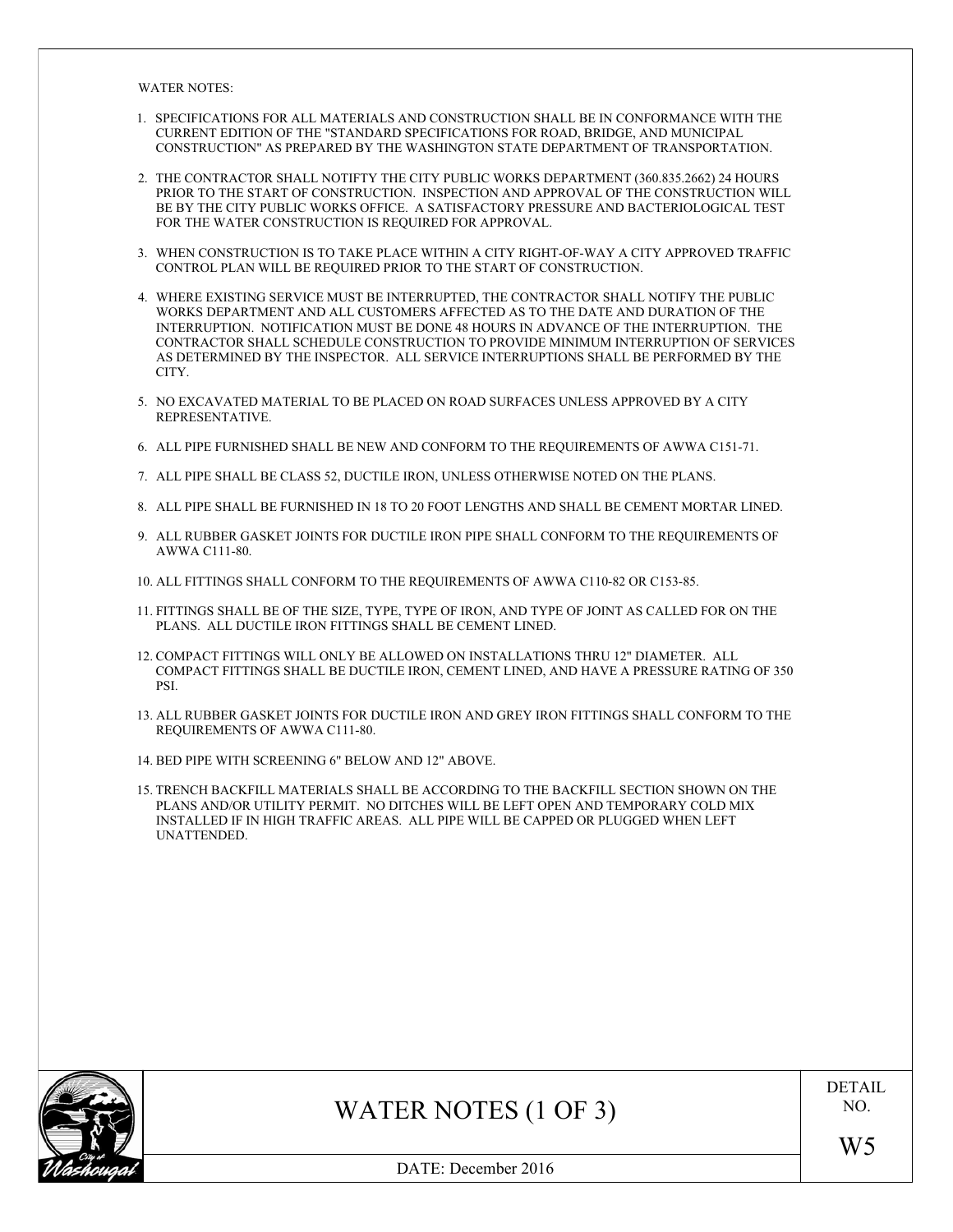WATER NOTES (CONT):

- 16. COMPACTION OF THE TRENCH BACKFILL SHALL BE ACCORDING TO SECTION 7-10 OF THE SPECIFICATIONS. EACH BACKFILL LAYER SHALL BE COMPACTED TO 95% OF THE MAXIMUM DENSITY AS DETERMINED BY THE COMPACTION CONTROL TEST. 16. COMPACTION OF THE TRENCH BACKFILL SHALL BE ACCORDING TO SECTION 7-10 OF THE SPECIFICATIONS. EACH BACKFILL LAYER SHALL BE COMPACTED TO 95% OF THE MAXIMUM DENSITY AS DETERMINED BY THE COMPACTION CONTROL TEST.<br>17. COMPACT
- DENSITY SHALL BE BY THE FOLLOWING METHODS: 17. COMPACTION CONTROL TESTS TO DETERMINE OPTIMUM MOISTURE CONTENT AND MAXIMUM DENSITY SHALL BE BY THE FOLLOWING METHODS:<br>A. FOR NON-GRANULAR MATERIALS - METHOD OF TEST FOR COMPACTION CONTROL OF GRANULAR
	- MATERIALS (WSDOT TEST METHOD NO. 609) A. FOR NON-GRANULAR MATERIALS - METHOD OF TEST FOR COMPACTION CONTROL OF GRANULAR MATERIALS (WSDOT TEST METHOD NO. 609)<br>B. FOR GRANULAR MATERIALS - METHOD OF TEST FOR COMPACTION OF GRANULAR MATERIALS<br>(WSDOT TEST METHOD 606
	- B. FOR GRANULAR MATERIALS METHOD OF TEST FOR COMPACTION OF GRANULAR MATERIALS (WSDOT TEST METHOD 606).
	- NUCLEAR MOISTURE/DENSITY GAUGE
- 18. FOR GRANULAR MATERIALS METHOD OF TEST FOR COMPACTION OF GRANULAR MATERIALS<br>
(WSDOT TEST METHOD 606).<br>
2. FIELD MOISTURE AND DENSITY OF BACKFILL MATERIAL SHALL BE DETERMINED BY THE<br>
NUCLEAR MOISTURE/DENSITY GAUGE<br>
18. DEPARTMENT, 24 HOURS AFTER COMPLETION OF THE SERVICE LINES. THE WATER METERS WILL BE SET BY THE CITY. PRIOR TO INSTILLATION OF THE WATER LINES, IT IS REQUIRED THAT THE DEVELOPER SUPPLY THE CITY WITH A REPRODUCIBLE COPY OF THE PLAT MAP INDICATING THE ADDRESS OF EACH LOT IMMEDIATELY UPON COMPLETION OF THE PROJECT. NO WATER METERS WILL BE SET UNTIL THESE CONDITIONS ARE MET.
- 19. RESILIENT-SEATED VALVES WILL BE USED FOR VALVE INSTALLATIONS OF 8 INCH AND SMALLER.
- 20.RESILIENT-SEATED VALVES SHALL BE USED ON ALL FIRE HYDRANT AND FIRE PROTECTION SERVICE INSTALLATIONS.
- 21.RESILIENT-SEATED VALVES SHALL CONFORM TO AWWA C509-87 AND SHALL BE EPOXY COATED ON THE INSIDE
- 22.BUTTERFLY VALVES SHALL BE USED FAR ALL VALVE INSTALLATIONS 10 INCH AND LARGER.
- 23.BUTTERFLY VALVES SHALL MEET OR EXCEED ALL AWWA C504-80 SPECIFICATIONS AND SHALL BE CLASS 150-B WITH SHORT BODY.
- 24.BUTTERFLY VALVES SHALL BE REQUIRED TO HAVE A MINIMUM OF 28 TURNS TO MOVE FROM FLLY OPEN TO FULLY CLOSED POSITION. THE OPERATOR SHALL BE MOUNTED DIRECTLY ON THE VALVE WITH NO EXPOSED OR EXTERNAL COUPLINGS. UNITS SHALL BE FULLY GASKETED AND GREASED PACKED. VALVES SHALL BE INSTALLED WITH THE OPERATOR ON THE CENTERLINE OF THE ROAD SIDE OF THE PIPE. OPEN TO FULLY CLOSED POSITION. THE OPERATOR SHALL BE MOUNTED DIRECTLY ON THE VALVE<br>WITH NO EXPOSED OR EXTERNAL COUPLINGS. UNITS SHALL BE FULLY GASKETED AND GREASED<br>PACKED. VALVES SHALL BE INSTALLED WITH THE OPERATOR ON THE
- SHALL BE FURNISHED WITH JOINTS AS CALLED FOR ON THE PLANS. 25. ALL VALVES SHALL BE FURNISHED WITH AN UNDERGROUND M<br>INCH SQUARE OPERATING NUT AND SHALL OPEN WITH A COUN<br>SHALL BE FURNISHED WITH JOINTS AS CALLED FOR ON THE PLA<br>26. ALL VALVES TO BE CENTERED IN VALVE BOXES ON RISERS. INCH SQUARE OPERATING NUT AND SHALL OPEN WITH A COUNTER-OSHALL BE FURNISHED WITH JOINTS AS CALLED FOR ON THE PLANS.<br>26. ALL VALVES TO BE CENTERED IN VALVE BOXES ON RISERS.<br>27. ALL BLOW-OFFS TO BE CENTERED IN VALVE BOXES AN

- 
- 28.TAPPING SLEEVE SHALL BE 304 STAINLESS STEEL WITH STAINLESS STEEL FLANGE. JCM OR EQUIVALENT 29. ALL BLOW-OFFS TO BE CENTERED IN VALVE BOXES AND RISERS.<br>28. TAPPING SLEEVE SHALL BE 304 STAINLESS STEEL WITH STAINLESS STEEL FLANGE. JCM OR<br>29. ALL BOLTS FOR TAPPING SLEEVES SHALL BE 304 STAINLESS STEEL OR APPROVED EQU
- 
- 30.TAPPING SLEEVE AND VALVE SHALL BE SUPPORTED BY 6" MIN. CTSC OR AS DETERMINED BY INSPECTOR AND COMPACTED TO 95%. 29. ALL BOLTS FOR TAPPING SLEEVES SHALL BE 304 STAINLESS STEEL OR APPROVED EQUAL.<br>30. TAPPING SLEEVE AND VALVE SHALL BE SUPPORTED BY 6" MIN. CTSC OR AS DETERMINED BY<br>INSPECTOR AND COMPACTED TO 95%.<br>31. A CITY REPRESENTATIV
- 



WATER NOTES (2 OF 3)

DETAIL NO.

DATE: December 2016